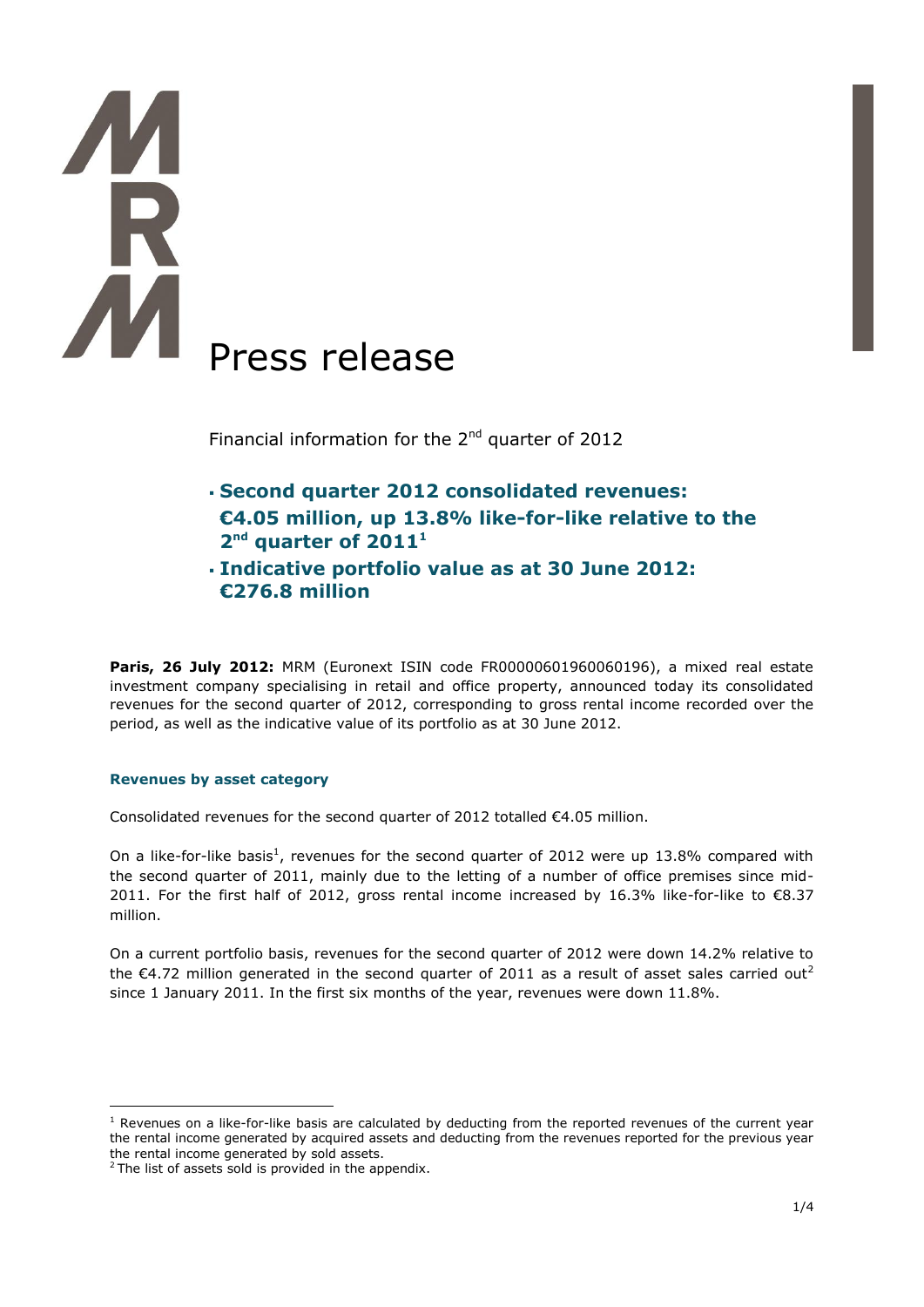| <b>Consolidated</b><br>revenues<br>In $\epsilon$ million | Q <sub>2</sub><br>2012 | Q <sub>2</sub><br>2011 <sup>3</sup> | Change   | Change<br>like-for-like $1,2$ | H1<br>2012 | H1<br>2011 <sup>3</sup> | Change   | Change<br>like-for-like $1,2$ |
|----------------------------------------------------------|------------------------|-------------------------------------|----------|-------------------------------|------------|-------------------------|----------|-------------------------------|
| Retail                                                   | 2.54                   | 2.79                                | $-8.9\%$ | $+0.9%$                       | 5.30       | 5.61                    | -5.6%    | $+4.0%$                       |
| Offices                                                  | 1.51                   | 1.93                                | $-21.9%$ | $+44.9%$                      | 3.07       | 3.87                    | $-20.8%$ | $+46.4%$                      |
| <b>Total gross</b><br>rental income                      | 4.05                   | 4.72                                | $-14.2%$ | $+13.8%$                      | 8.37       | 9.49                    | $-11.8%$ | $+16.3%$                      |

The retail and office property portfolios contributed 63% and 37% respectively to rental income for the second quarter of 2012.

Revenues from the **retail** portfolio rose by 0.9% like-for-like in the second quarter of 2012 relative to the second quarter of 2011, benefiting from a positive indexation effect.

On a like-for-like basis, revenues from the **office property** portfolio rose by 44.9% in the second quarter of 2012 relative to the second quarter of 2011. This strong growth was thanks to lettings achieved in previous quarters, in particular:

- . the Telindus lease for the entire Solis building (11,400 sqm in Les Ulis), which came into effect on 1 December 2011;
- . within the Cap Cergy building (12,800 sqm in Cergy-Pontoise), the Pôle emploi (2,800 sqm) and Enertrag (600 sqm) leases as of 4 November 2011 and 1 January 2012 respectively.

Rental income from office properties also benefited from a positive indexation effect.

Stabilised assets accounted for 72% of total revenues for the second quarter of 2012 and assets with value-added opportunities for 28%.

# **Indicative value<sup>4</sup> of the portfolio as at 30 June 2012**

The indicative value of the portfolio excluding transfer taxes was  $\epsilon$ 276.8 million as at 30 June 2012, compared with €287.5 million as at 31 December 2011.

During the first half of 2012, the Group carried out asset sales worth €14.2 million excluding transfer taxes.

### **Key events of the quarter**

Since 1 April 2012, two leases<sup>5</sup> have been signed for retail premises, representing an annual rental income of €0.44 million.

On 19 June 2012, the inauguration of the Nova building marked the completion of redevelopment works on the entire building and its surroundings. Nova is now an efficient 10,500 sqm office building benefiting from an attractive location in La Garenne-Colombes on the outskirts of La Défense.

<sup>4</sup> The indicative value excluding transfer taxes is based on valuations as at 30 June 2012 by independent appraisers Catella and Savills, including the capex carried out over the first half of 2012 and the held-for-sale assets recognised in accordance with IFRS 5. This amount is provided by way of indication pending the publication of the financial statements for the first half of 2012 on 28 September 2012. New leases or renewals under improved terms



<u>.</u>

 $3$  Revenues by asset category for the first half of 2011 were adjusted to take into account the inclusion in the retail portfolio of the Carré Vélizy mixed-use complex in Vélizy-Villacoublay, which was previously included in the office portfolio.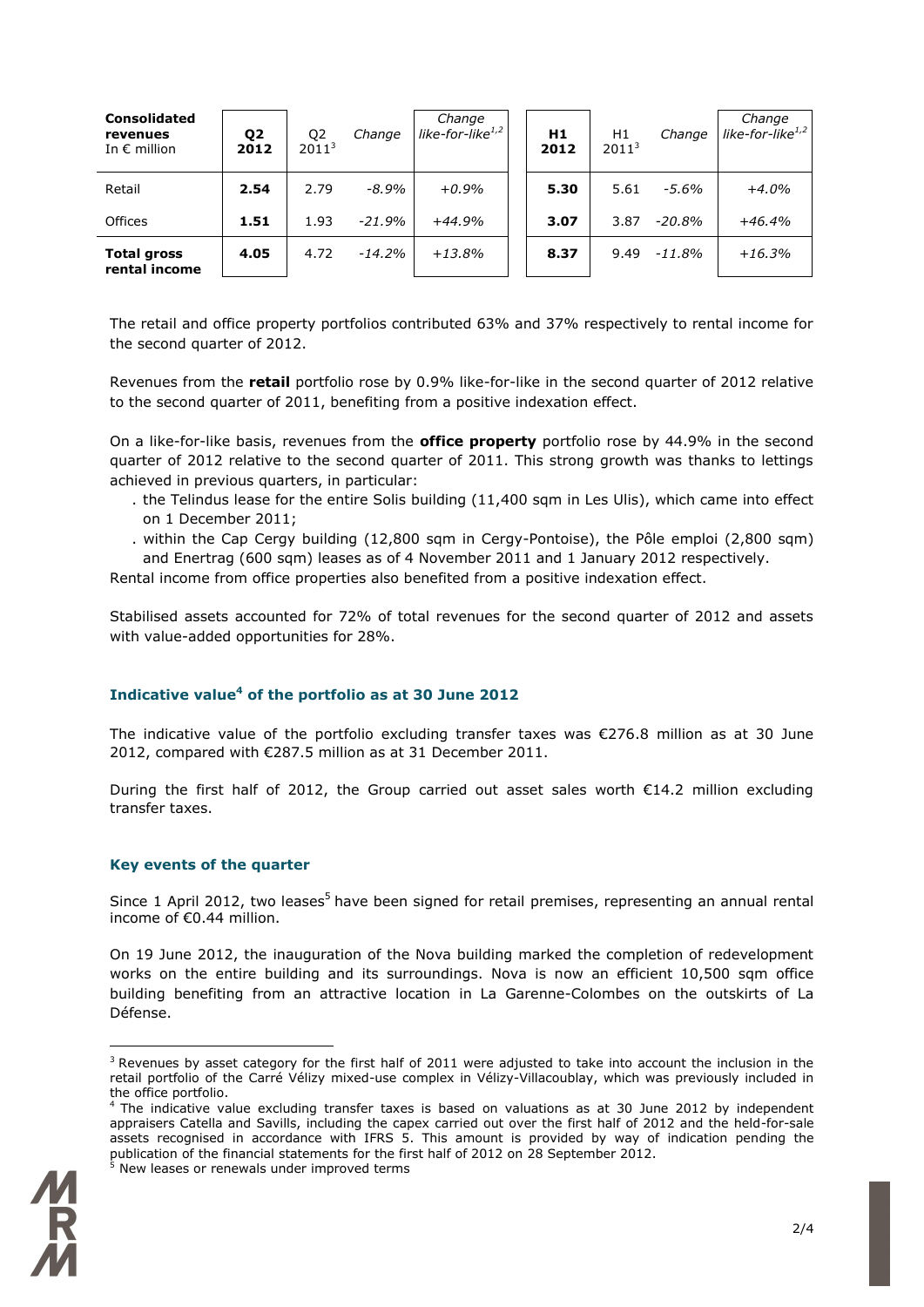Having obtained certification for the programming and design phases of the redevelopment project in 2010, the Nova building was recently awarded "NF Bâtiments Tertiaires en Exploitation" (commercial buildings in operation) certification under the HQE environmental standards scheme.

Jacques Blanchard, Chairman and Chief Executive Officer of MRM, comments: *"In a difficult and uncertain economic climate, MRM's rental income has benefited from the solidity of its retail portfolio and the full impact of the increase in occupancy rates at its office properties. In terms of operations, our priority is letting office space that is still available, in particular the 10,500 sqm Nova building, the redevelopment works of which having been recently completed."*

### **Calendar**

The Group's **first-half results**, previously scheduled on 13 September, will be published on **28 September 2012** before market opening. The first-half results will be presented at an information meeting to be held on the same day.

### **About MRM**

A listed real estate investment company, MRM owns a mixed portfolio of office and retail properties comprising both stabilised assets and value-added opportunities. Its portfolio has been built up gradually since the second half of 2007 with the contribution of properties from Dynamique Bureaux and Commerces Rendement, two investment companies created and managed by CBRE Global Investors, and acquisitions carried out directly by its subsidiaries. MRM's real estate operations are managed by CBRE Global Investors. MRM is listed in Compartment C of Euronext Paris (Bloomberg code: MRM:FP – Reuters code: MRM.PA).

### **For more information:**

MRM DDB Financial 11, place Edouard VII 64, rue de Clichy 75009 Paris 75009 Paris France **France France France** T +33 (0)1 76 77 67 40 T +33 (0)1 53 32 61 51 relation\_finances@mrminvest.com isabelle.laurent@ddbfinancial.fr

**Website: www.mrminvest.com**

Isabelle Laurent